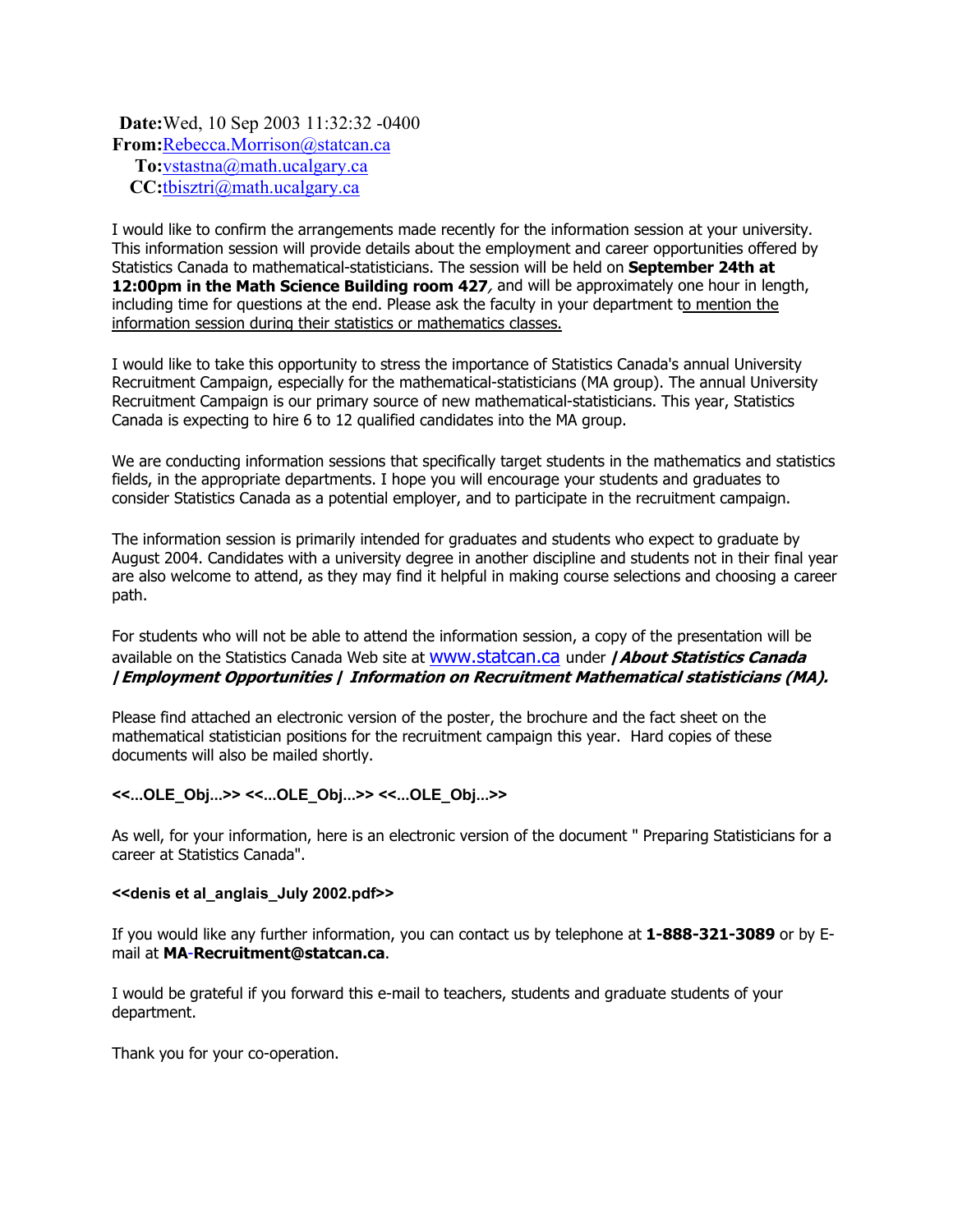Yours sincerely, *Rebecca Morrison* **Methodologist Statistics Canada | Statistique Canada**

 $613.951.4477$  $\frac{2}{3}$  613.951.3100 <u>rebecca.morrison@statcan.ca</u>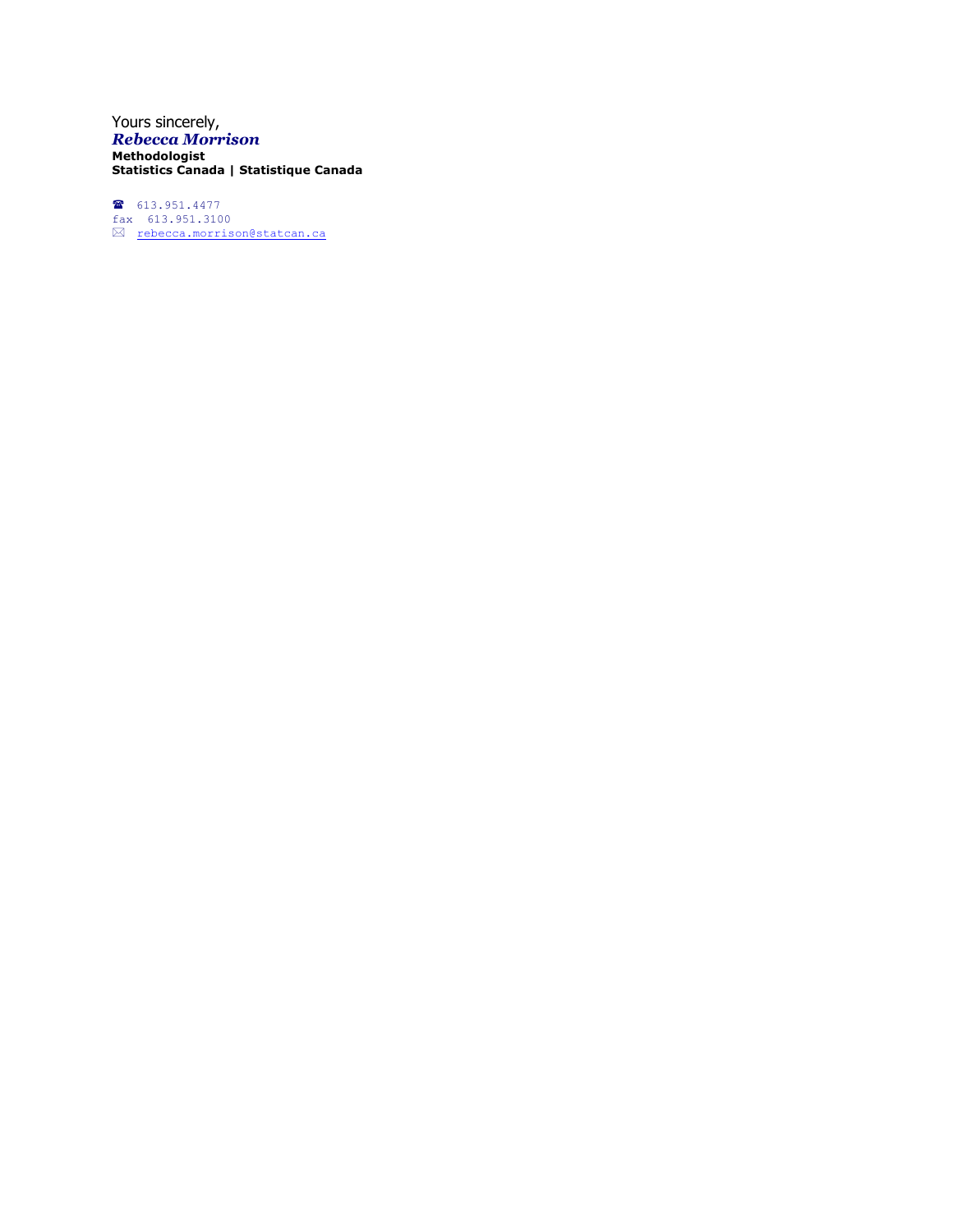#### **Preparing Statisticians for a Career at Statistics Canada** J. Denis, D. Dolson, J. Dufour and P. Whitridge<sup>1</sup>

### Abstract

This document describes the work of statisticians employed as survey methodologists at Statistics Canada. As context, we begin with an overview of the organization, the roles that statisticians play in it, their career path, and the training and development program offered by the Agency. We then present a brief summary of the university recruitment program, including some interesting hiring statistics, the requirements for applying, and the recruitment process itself. Next we attempt to identify possible gaps between Statistics Canada's requirements and the characteristics of recently hired graduates. Finally, we share some ideas that may help universities to better prepare students – and prospective statisticians to better prepare themselves – for a career at Statistics Canada.

l

<sup>&</sup>lt;sup>1</sup> Statistics Canada, Tunney's Pasture, Ottawa, Ontario, K1A 0T6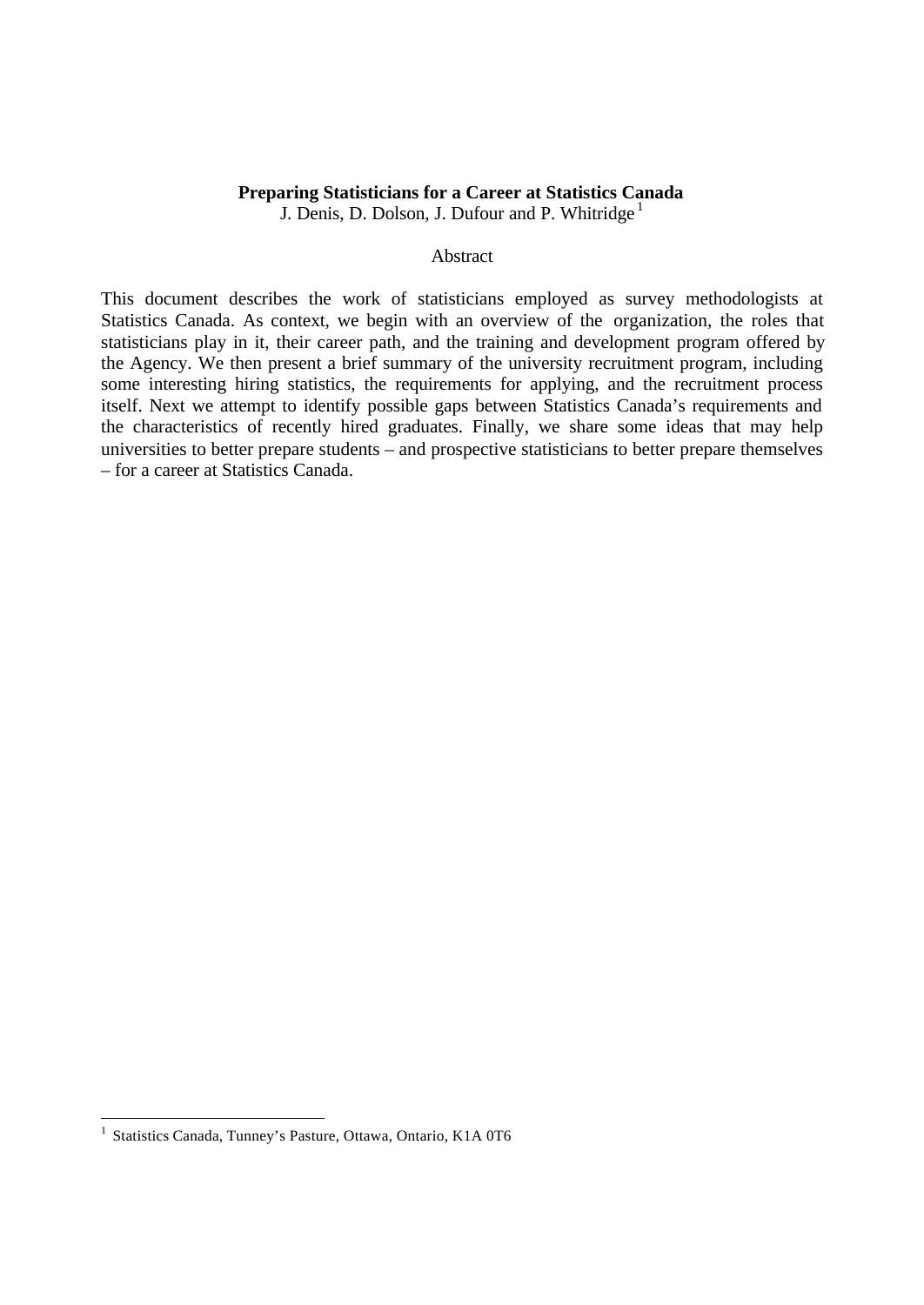# **1. Introduction**

Statistics Canada (Statistics Canada) hires most of its statisticians through the Public Service Commission's Post-Secondary Recruitment Program. Over the years, the program has undergone a number of changes to improve its ability to target candidates well suited to a leading role in the Agency. After many years of recruiting and observing the transition from university to the labour market, we are now in a position to express some ideas about preparing statisticians.

In this article, we will focus first on Statistics Canada to get a clear picture of the statistician's work environment. Then we will describe the role that statisticians play in a national statistical office, and the career path available to them. That will be followed by a discussion of Statistics Canada's training program, the post-secondary recruitment process, and the university-to-work transition. A number of points regarding the latter topic emerged from focus group discussions with recently hired statisticians and their supervisors. Finally, we will share some ideas addressed to universities and agencies or businesses involved in work of a statistical nature (the statistical community) that were developed from our observations and discussions or were contributed by managers.

# **2. The Organization**

Statistics Canada's mission is to inform the people, businesses and governments of Canada about developments in the economy and society and to promote a national statistical system of superior quality. One component of the Agency's mandate is to collect, compile, analyze, abstract and publish statistical information about many aspects of life in Canada. The mission and mandate derive from the legal framework established by the *Statistics Act* (Statistics Canada, 1985). The Statistics Act also provides for the nomination of a Chief Statistician who is the deputy-minister to the Minister responsible for Statistics Canada. The Chief Statistician is responsible for administering the Statistics Act and the general management of the Agency.

Statistics Canada collects its data by means of censuses, surveys and administrative records. In addition to the censuses of population and agriculture, Statistics Canada conducts a large number of surveys every year. These surveys deal with subjects as varied as family income and expenditures, health, education, employment and unemployment, consumer prices, retail sales, manufacturing output, transportation, agriculture, trade, and others.

The preparation, planning and implementation of such surveys require effective project management. To achieve this, Statistics Canada uses matrix management. Multidisciplinary project teams are formed. These teams are typically composed of representatives from each of four groups: subject-matter (e.g., economist, sociologist or geographer), survey operations, systems development and survey methodology (statistician).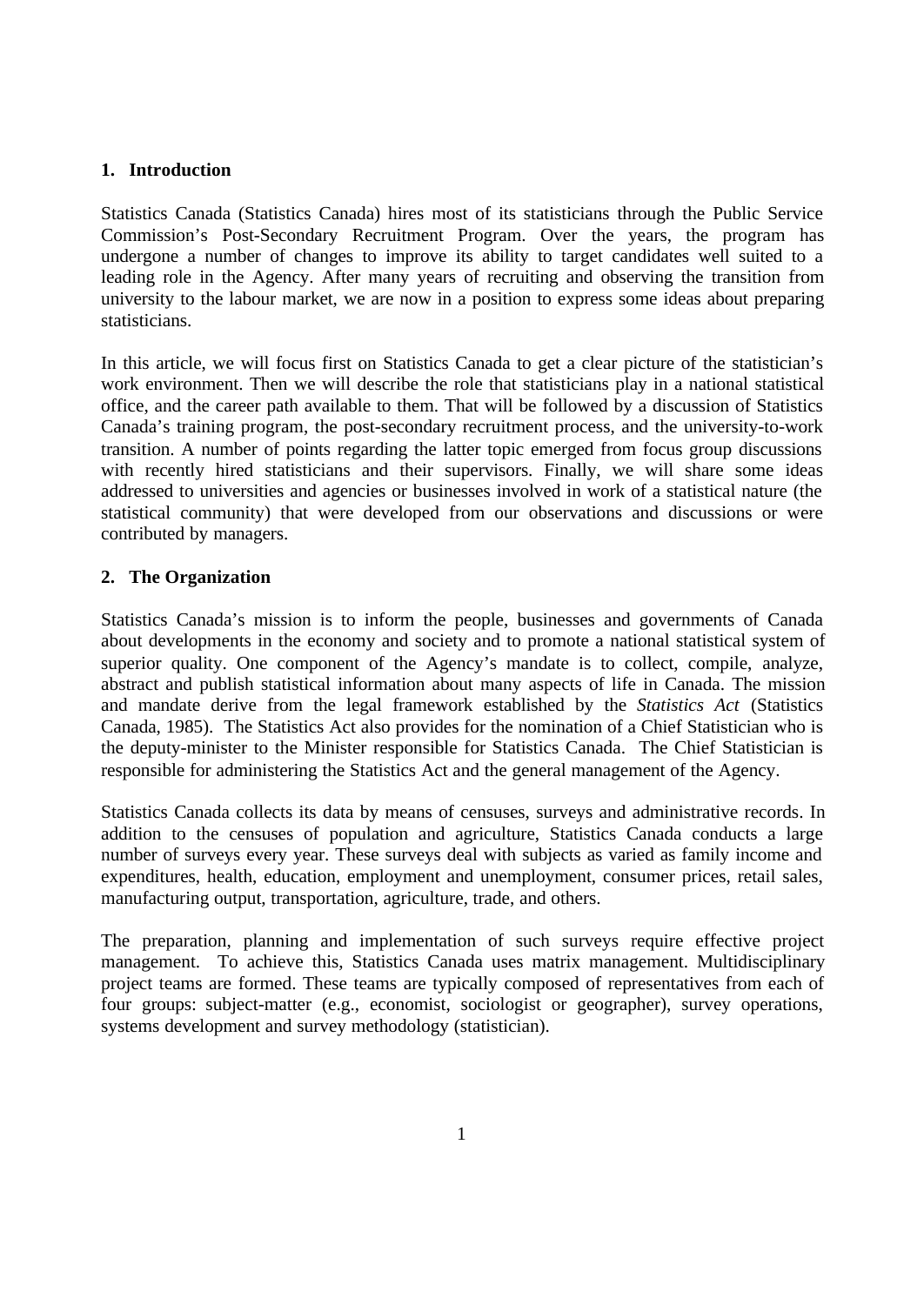Statistics Canada is organized into 17 branches: Informatics, Methodology, two Analytical Studies branches, National Accounts, Marketing, two survey operations branches, two management services branches and seven subject-matter branches. Each branch consists of a number of divisions (about 60 in all). In particular, the Methodology Branch employs some 250 survey methodologists (statisticians). Methodologists are assigned to methodology divisions whose function is to provide services to the subject-matter divisions.

Statistics Canada interacts with the outside environment through external bodies such as the Advisory Committee on Statistical Methods and various federal-provincial committees. The National Statistics Council provides Statistics Canada with necessary input on the major economic and social issues confronting Canada. Statistics Canada can thus react quickly to supply the data required to analyze government policies and programs, for example. Of course, this entire process is conducted in keeping with the Agency's fundamental values of legitimacy and credibility. This means remaining steadfastly non-partisan (Fellegi, 1996).

# **3. Roles of Survey Methodologists**

As mentioned in the previous section, project teams are drawn from four main groups: subjectmatter experts, survey operations specialists, systems developers and methodologists. Each member brings his or her own expertise and a different perspective to the team. We will now look at the particular role that methodologists play.

Hole, Lee and Jones (1997) compare the methodology service at three different statistical agencies and describe the role of methodologists in each one. Brackstone (1997) also provides a highly detailed description, which has many points in common with Hole et al. (1997). Some aspects of the discussion are presented below.

In general, the methodologist brings to the project team his or her expertise, experience and a critical, analytical eye in the area of statistical and survey methods. The methodologist's role is essentially twofold. In the multidisciplinary project structure, he or she is primarily a service provider. The project may concern a survey, a census, the use of administrative files, a feasibility study, data analysis, or a study of parts of a survey or census. The methodologist supplies statistical methods – general expertise in statistics, survey methods, mathematics or geomatics, for example – which will be integrated into the survey's basic structure: sample frame creation and maintenance, sample design, questionnaire design, data collection method, treatment of non-response, edit strategy, imputation, estimation and weighting methods, time series analysis, quality measures, measurement of non-sampling errors, protection of confidentiality, and data analysis.

On a day-to-day basis, this service provider role may include writing procedures for the development of computer systems for data processing, testing the computer systems to ensure that the procedures have been followed, identifying and writing rules for editing data during processing, taking part in the production of specifications for developing a computerized collection instrument (computer-assisted interviewing) and testing that instrument. The methodologist will also be expected to manage large databases, update sample frames, update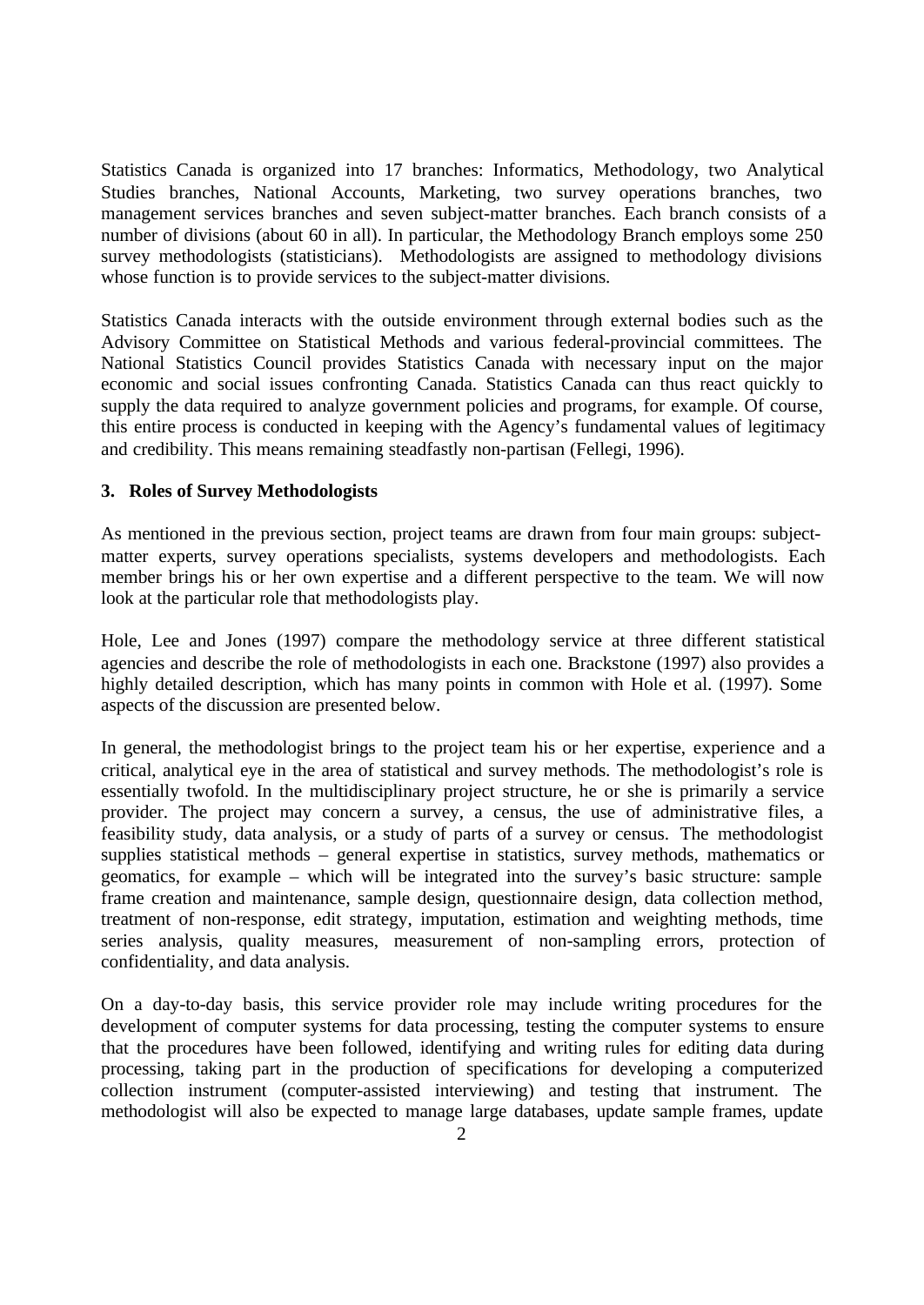repeated samples (for monthly or quarterly surveys, for example), perform analyses of data, and participate in the development, testing and implementation of geographic information systems.

While providing methodology services to the project team, the methodologist also plays a much broader role by ensuring the quality and integrity of virtually every aspect of the project. He or she ensures that a balance is struck between cost, timeliness and response burden constraints on the one hand and the project's objectives on the other. The methodologist supplies the framework and techniques that enable the team to grapple with the trade-offs that must be considered in seeking the optimum balance. He or she must always keep in mind the need to balance optimality and practicality.

In this last aspect of his or her role, the methodologist represents the Methodology Branch as a participant in the development of policies, standards and guidelines on issues such as data quality and the use of appropriate data collection and estimation methods. Two examples of these development efforts are the *Quality Guidelines* (Statistics Canada, 1998) and the *Policy on Informing Users of Data Quality and Methodology* (Statistics Canada, 2000).

As project teams are multidisciplinary, it is important to note that the methodologist's role is not confined to that of a sampling specialist. Team members interact a great deal, and in this sense each one's work tends to overlap with the others' work to some extent. Team dynamics and common objectives ultimately create an equilibrium between the members' specialties and the tasks that must be completed to meet the project's objectives.

Having defined their role, we can now look at the work of methodologists according to four broad fields or categories.

# *i) Maintenance and operations*

This category covers activities required to keep current surveys and programs running. Examples include updates to a quarterly sample, edit and imputation procedures, regular production of data quality reports, maintenance of an address register, and regular seasonal adjustment of a time series.

# *ii) Design and development*

These activities relate to the development or redesign of statistical programs. Examples include the introduction of a new survey, update of an existing sample plan, incorporation of a new administrative data source into a statistical program, and development of a geographic information system.

# *iii) Research and innovation*

This work involves investigating new methods and approaches, often for application in many programs or surveys. Examples include research into general estimation approaches, research on geographic methods and introduction of research findings that produce methods applicable to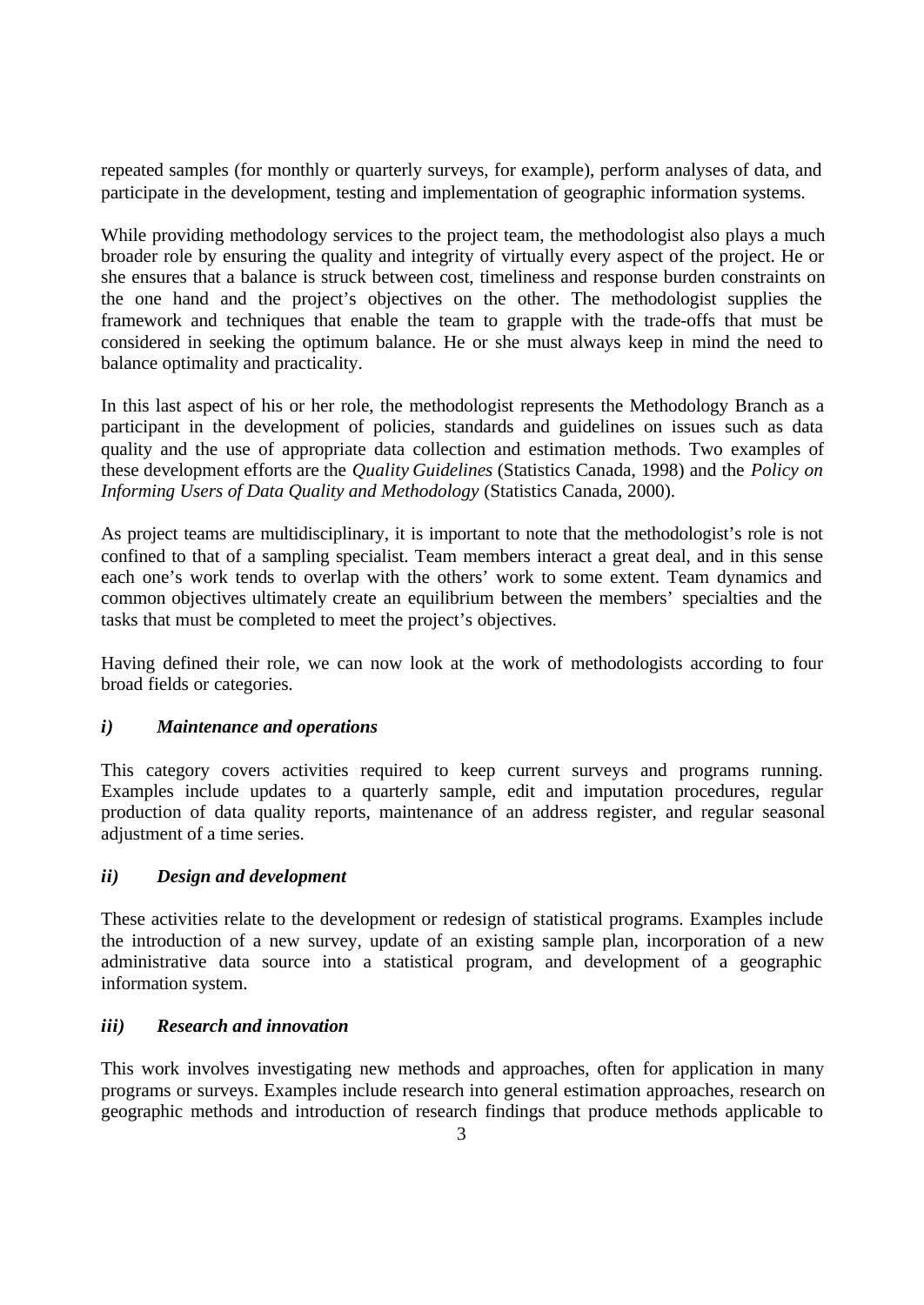current surveys. It is worth noting that this field does not fit into Statistics Canada's standard structure of multidisciplinary project teams. It is an investment for the Agency. The research program plays an important role in Statistics Canada's ongoing efforts to diversify its products while improving their quality and reducing their cost.

# *iv) Consultancy, training and other activities*

Methodologists are called on to provide statistical advice to both internal and external clients. They are also involved in developing and teaching a variety of courses, which may be delivered to their peers, to different occupational groups in the Agency, or to target groups outside Statistics Canada. They are called upon to organize conferences, symposia and workshops on various methodological issues; they may take part in different project teams such as the postsecondary recruitment team; and they participate in the development of policies, standards and guidelines.

# **4. Career Path for Survey Methodologists**

At Statistics Canada, methodologists are classified in the MA group.<sup>2</sup> There are seven classification levels: MA-1 to MA-3 (methodologist), MA-4 and MA-5 (senior methodologist), MA-6 (section chief) and MA-7 (assistant director). Different assignments within Methodology help methodologists acquire the experience necessary to progress to higher levels.

Graduates are usually recruited at the MA-1 or MA-2 level. During their tenure at the MA-1 and MA-2 levels (about 24 months), methodologists go through an important development and assessment phase. Progression to the MA-2 and MA-3 levels is subject to the promotion review process. Advancement to senior methodologist (MA-4), section chief (MA-6) and assistant director (MA-7) is by competition. Progression from MA-4 to MA-5 is governed by the promotion review process. These two career advancement processes – promotion review and competition – are discussed below. (For further details, see Clark, Denis, Dumais, Laniel, Maranda and Royce, 1991.)

# **4.1 Promotion Review**

l

The promotion review process is based on individual merit. It involves a performance appraisal by a review committee. Each methodology division has its own committee, composed of the division's managers – the director, assistant directors and section chiefs. The committee meets three times a year to review the files of all division staff members in MA-1, MA-2 and MA-4 positions, regardless of the length of time they have been in those positions.

First, each employee's section chief or immediate supervisor provides a verbal report. The report includes a summary of the employee's responsibilities and tasks, the training he or she has taken, an assessment of his or her job performance, forthcoming assignments and how they mesh with the employee's professional development. The report concludes with suggestions for

<sup>&</sup>lt;sup>2</sup> The MA group, Mathematics, is a subgroup of the RE (Research) group.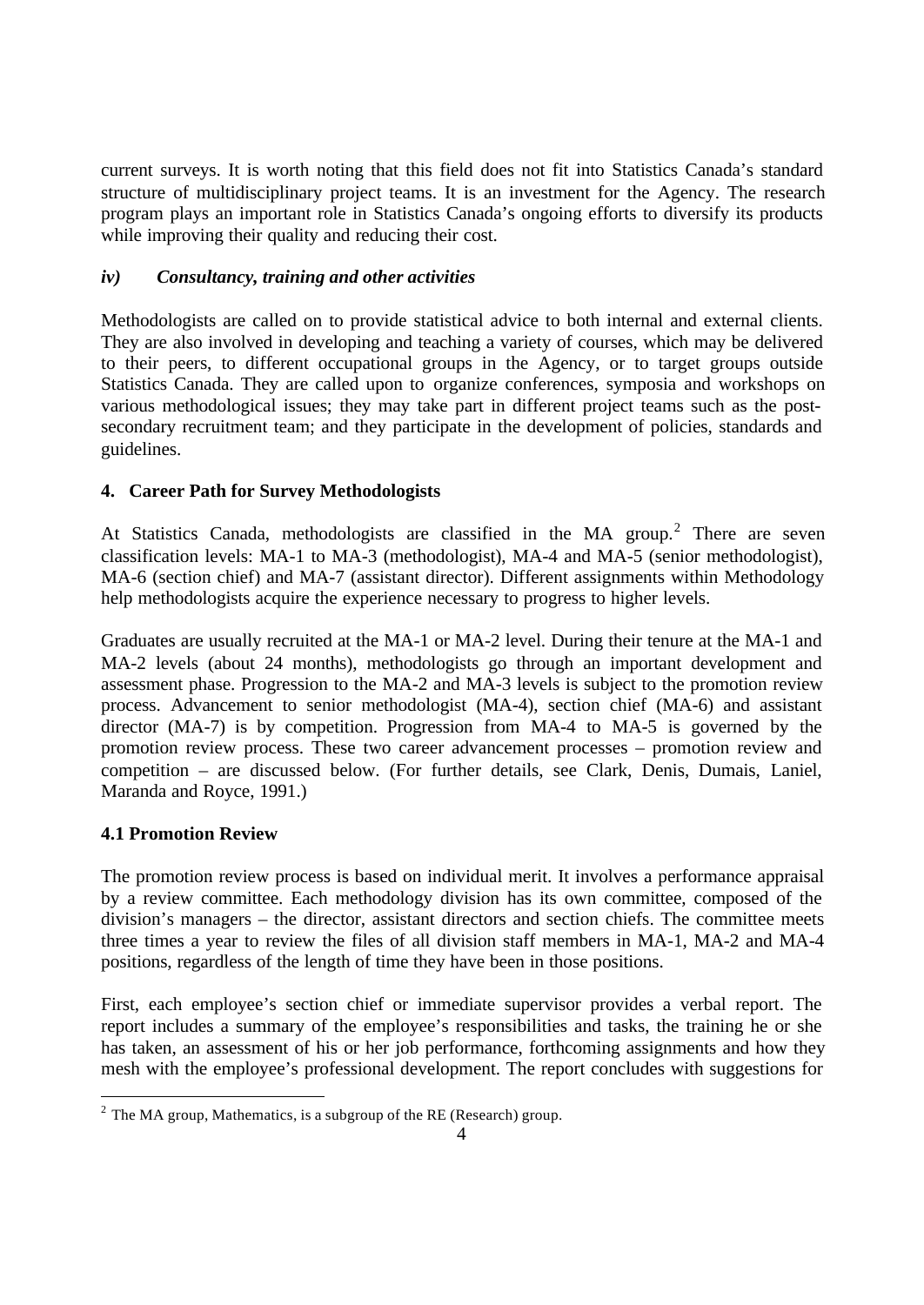further training, if necessary, and a recommendation that the employee remain at his or her current level or be promoted to a higher level. Following the presentation, the committee deliberates and comes to a decision on whether a promotion is merited and, if so, when it will take effect.

Following the review, a report is prepared and a copy is provided to the employee. The report contains a brief summary of the employee's assignments, a performance appraisal and the committee's recommendations. The employee's section chief is responsible for informing the employee and his or her supervisor of the results of the review and for the follow-up of the committee's recommendations.

# **4.2 Competitions**

Advancement to the senior methodologist, section chief and assistant director level is by competition and not by promotion review. Theoretically, a competition can be held whenever there is a position to be filled. In the past, however, senior methodologist competitions have been held every 12 to 18 months, while section chief and assistant director competitions are generally less frequent. Most of them are internal competitions, which means they are open only to federal public servants. MA competitions are referred to as "generic" since they are usually intended to fill a number of similar positions in the Methodology Branch, as opposed to a competition for a particular position with a very specific job description. On occasion, though, competitions are held to fill senior methodologist or section chief jobs in "research" sections.

# **5. Training and Development Program for Methodologists**

Training and development is one of Statistics Canada's strategic priorities. The Agency has decided to invest in professional training so that its employees can acquire the flexibility they will need to meet changing work requirements. The Agency's training budget has tripled in size since the early 1990s. Statistics Canada has also established its own Training Institute so that courses can be offered in-house. There are about 30 full-time instructors on assignment from other Agency jobs for two to three years. Also, some 200 guest instructors teach courses in addition to their regular duties. The Statistics Canada training catalogue features a range of over 100 courses, excluding the informatics courses which are even more numerous. Moreover, in keeping with the Canadian government's policy on bilingualism, Statistics Canada offers an extensive language training program.

In 1997, Statistics Canada won the *Lifelong Learning Award*. It was praised both at home and abroad for its leadership in training. The Agency was selected for the award by the *World Initiative for Lifelong Learning*, which praised Statistics Canada's vision and leadership.

At Statistics Canada, responsibility for training is shared between managers and employees. During the annual performance meeting, supervisor and employee are expected to discuss a training plan for the coming year. In addition, employees are actively encouraged to talk about their training and development needs during their biennial career management meeting with their supervisor's supervisor.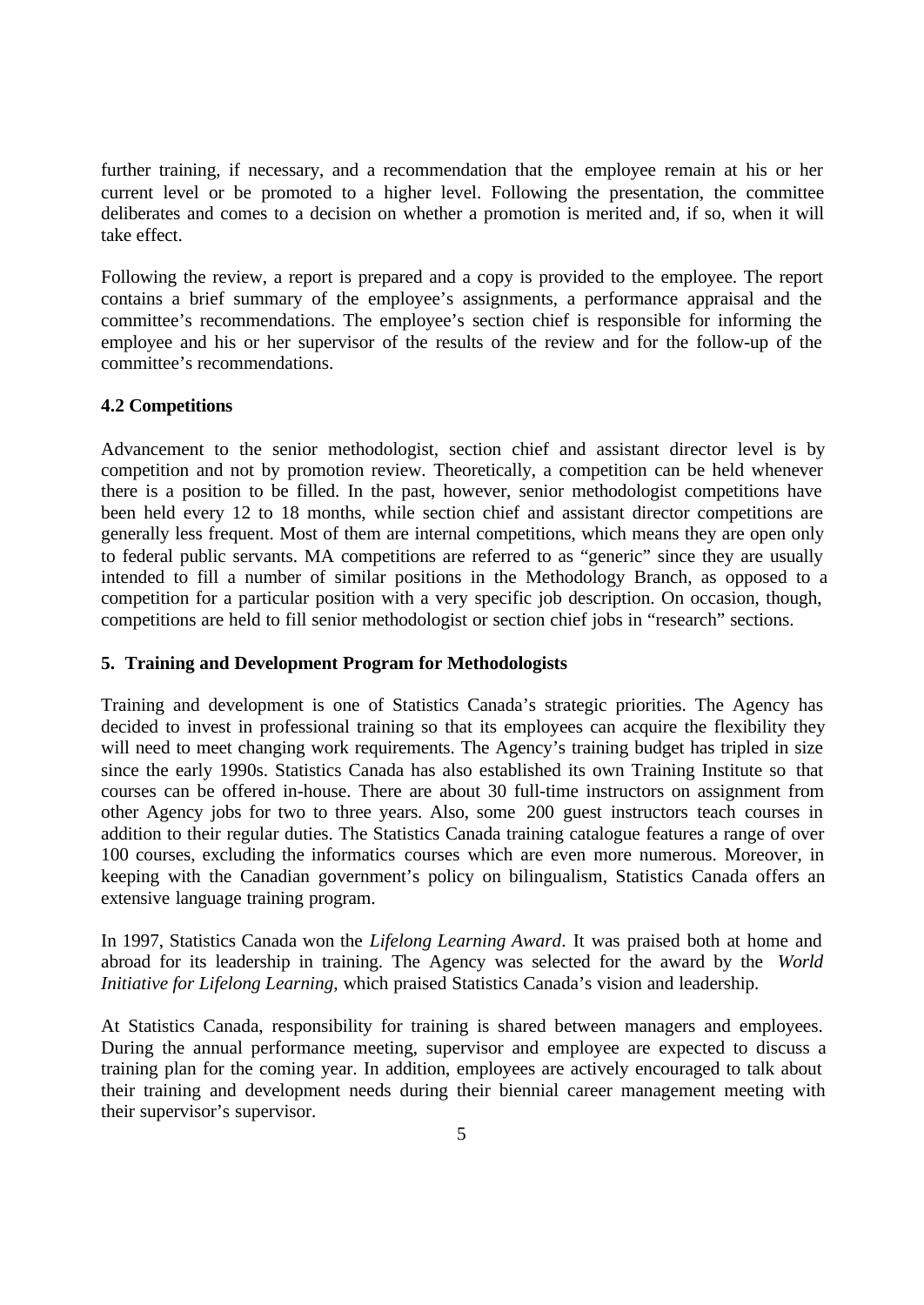Most of Statistics Canada's 60 divisions (including the three methodology divisions) have established training coordination committees to ensure an appropriate level of divisional investment in training. This investment is crucial because there is no single type of methodologist (Brackstone, 1997). The methodology branch needs a wide range of talents and personalities, from strong researchers to those whose strengths lie in the application of statistical methods and client service, from generalists with a broad knowledge of many aspects of statistics to specialists with a deep understanding of particular areas. Clearly, a training program is essential.

Furthermore, while each year's mathematics and statistics graduates are better and better prepared for the labour market, there are many facets of survey methodology that can only be fully learned and appreciated in a survey-taking organization. A methodologist needs to understand many other subjects besides methodology and statistics in order to operate effectively in a statistical agency. Technical and non-technical skills are acquired through a combination of university education, Statistics Canada training and daily tasks.

The methodology divisions have seven categories of courses for methodologists. Certainly, the courses differ according to the methodologist's experience, maturity and classification level, but the main themes are the same. An eighth category consists of language courses, and a ninth deals with the transfers and corporate assignments program.

# *i) Basic Training*

Basic training includes those courses which are considered essential in order to do one's job properly at Statistics Canada. First there is an orientation course, entitled Statistics Canada: Yesterday, Today and Tomorrow, which explains to new employees the importance of what Statistics Canada does for the Canadian people, its mission, its mandate and its day-to-day activities. Then there is the Household Survey Skills Development Course. All new employees are required to take this course by the end of their second year at Statistics Canada. Over a period of six weeks, they learn about the principles and practices underlying survey design and survey management, from a multidisciplinary perspective. During the last two weeks, they apply the knowledge they have acquired by conducting a socio-economic survey for an external client. This involves activities in areas as varied as sampling, household interviews, data collection, data processing and data analysis.

Since the Survey Skills Development Course was created, it has been taken by over 1,200 students, many of whom were from other departments and other countries. The statistical agencies of the Czech Republic, Poland, Brazil and Colombia used this course as the basis to develop their own course .

The list of basic training courses also includes all the informatics courses that methodologists need to carry out their duties effectively (courses in SAS, in particular ).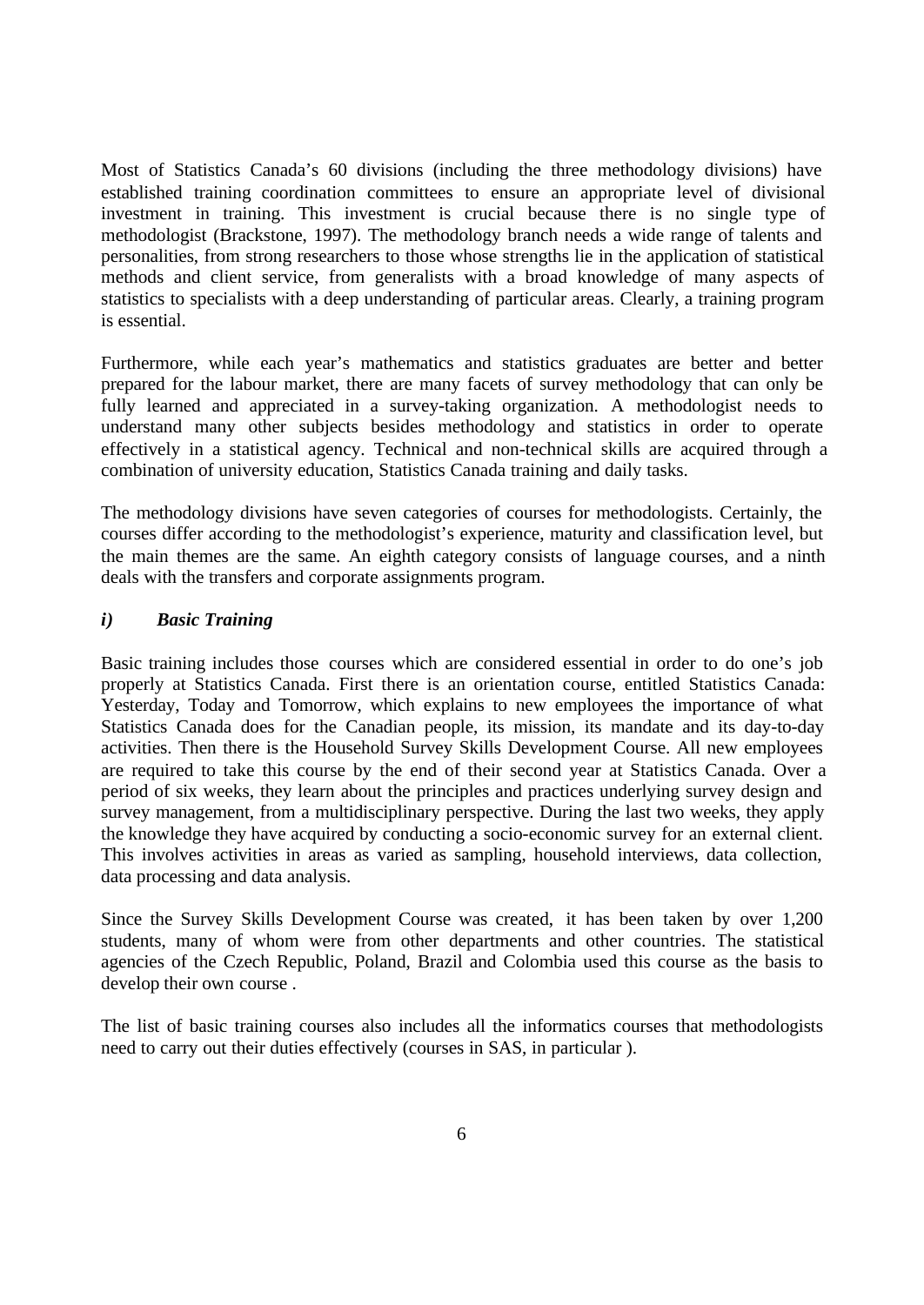# *ii) Specialized Training*

This category covers all methodology and statistics courses other than those included in basic training. For example, there are courses on statistical sampling theory, data analysis, the theory and application of longitudinal surveys, the treatment of non-response in surveys and censuses, time series, survival analysis and statistical quality control. Specialized training also includes informatics courses on more specific subjects such as ORACLE, ACCESS and SQL. These courses are of value to some methodologists in carrying out their duties, but they are not essential for everyone. The same is true of courses on specific survey topics, such as the Overview of the System of National Accounts and the Workshop on Population Estimates and Projections. During the course of their careers, methodologists will be expected to attend such courses to learn about the subjects of the surveys they are working on.

# *iii) Communication and interpersonal skills*

Because they are service providers, and take part in multidisciplinary teams, methodologists need to be skilled in communication, both oral and written. More often than not, they also need to apply their interpersonal skills. To develop both of these important qualities, Statistics Canada has produced such courses as Effective Presentation Skills, Plain Language Writing at Statistics Canada, and Assertive Communication. These courses are strongly recommended for new employees.

# *iv) Management skills*

Once a methodologist has acquired some experience and management knowledge, he or she will be asked to manage project subtasks and to supervise other methodologists (for example, students and new employees) and guide them in their professional development. To assist employees in performing such duties, Statistics Canada offers courses such as Management of Time, Project Management, Problem Solving and Decision Making, Conducting Effective Meetings, and the Management Development Program for Supervisors. These courses provide methodologists with the tools to acquire the experience needed to qualify for more senior positions.

# *v) Professional activities*

Statistics Canada encourages interested methodologists to participate in research projects on a part-time basis. These research projects provide excellent opportunities to develop academic solutions to practical problems. The results of this research can be presented at conferences and published in internationally renowned technical journals.

Participation in seminars and conferences is an important part of a methodologist's development. This kind of professional activity, which is not necessarily tied to a particular Statistics Canada program or project, increases an employee's technical knowledge and improves his or her oral and written communication skills. This includes, among others, making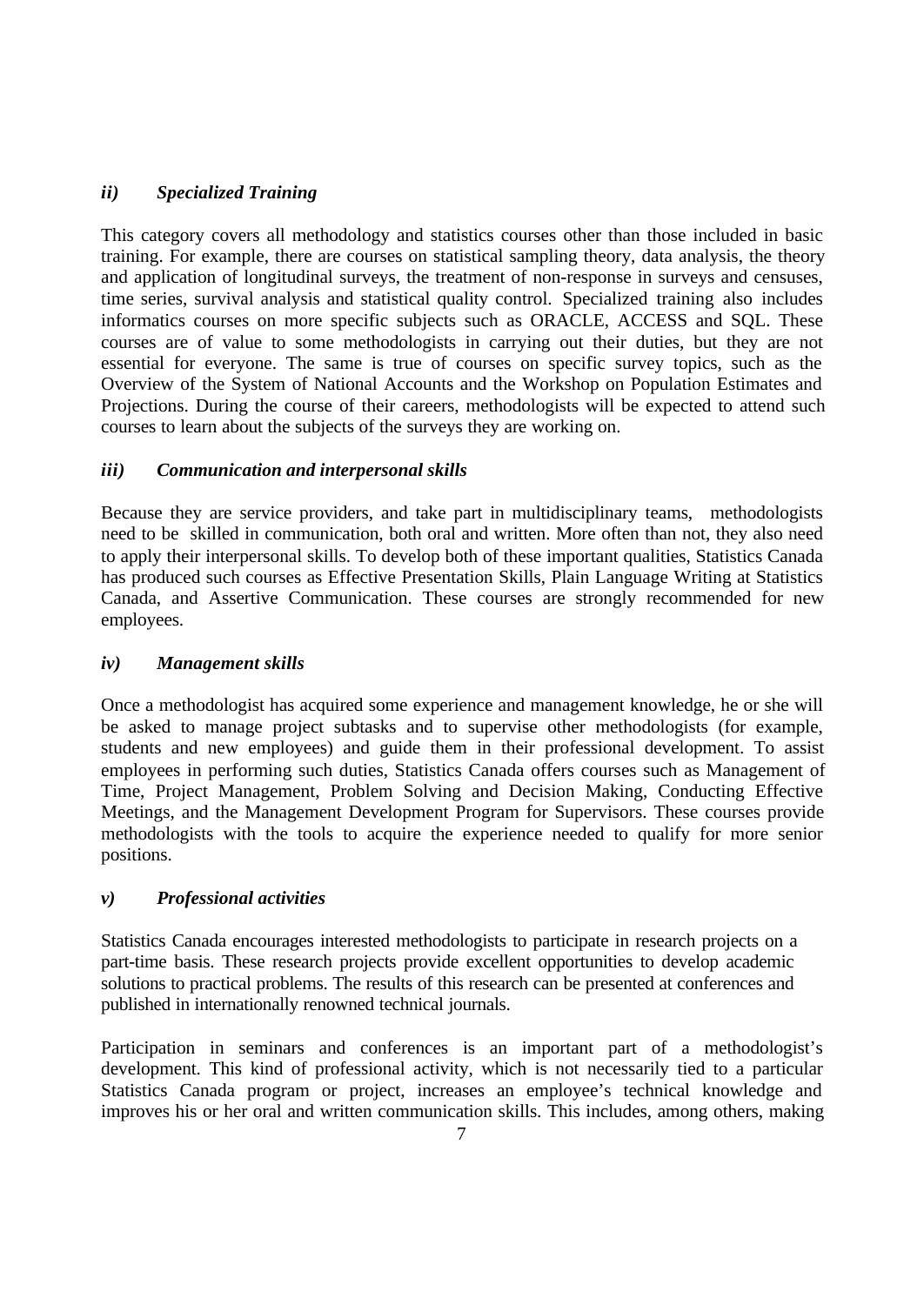presentations to division or the Agency, and regional or national working conferences. Methodologists also participate in exchanges between Statistics Canada and other statistical agencies. They keep their knowledge up to date by reading and reviewing articles. In addition, there are opportunities to meet and exchange ideas with statisticians visiting from other countries, from universities and from other organizations. These activities help methodologists maintain, broaden and update their knowledge and skills.

# *vi) Other training and development outside Statistics Canada*

Statistics Canada employees are encouraged to take academic courses relevant to their jobs. The existence of three universities in the Ottawa-Gatineau area allows employees to perfect their knowledge. The Agency usually reimburses the tuition fees. Occasionally, Statistics Canada grants education leave to employees. Personnel exchanges with other statistical agencies around the world, although infrequent, are also possible. For example, Statistics Canada has an exchange program with the French National Institute for Statistics and Economic Studies (INSÉÉ).

# *vii) Other job-related or personal training*

During their careers, methodologists may need training in various areas, both job-related and personal. Examples of courses offered by Statistics Canada include the Curriculum Vitae Workshop, Interview Preparation and Behaviour, Applying for a Competition, Cardio-Pulmonary Resuscitation, First Aid, Stress Management, Ergonomics, Health and Comfort in the Workplace, Sign Language, Pre-retirement, and Retirement. Statistics Canada offers its employees ways to improve their quality of life both at work and outside of work.

# *viii) Language training*

Statistics Canada has established a Language Training Program for new employees. A voluntary program, it strongly urges recruits to acquire proficiency in their second official language during their development program.

# *ix) Transfers and corporate assignments*

Transfers and corporate assignments are two programs that allow methodologists to change jobs without entering a competition. Such "lateral" moves, which are always subject to operational requirements, provide employees with opportunities to diversify their experience and acquire new skills (Clark et al., 1991). These programs are open to all federal Public Service employees and enable them to move not only within departments but also between them.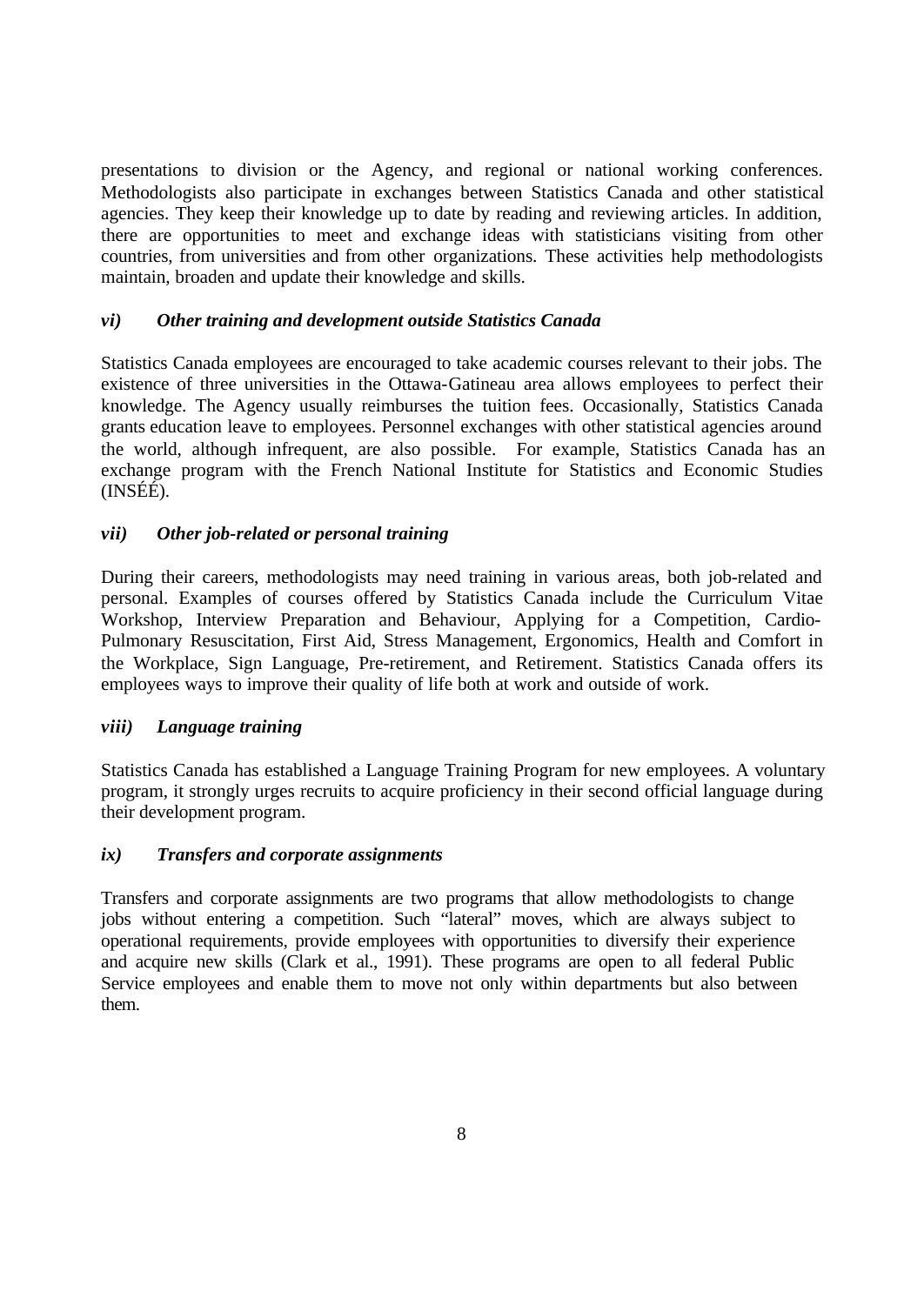#### **6. MA Post-Secondary Recruitment Program**

The Public Service Commission has held Post-Secondary Recruitment Campaigns for more than 25 years. Recently the Public Service Commission initiated a winter Post-Secondary Recruitment campaign. Statistics Canada participates in the fall campaign only and uses this process as its major source of intake for new employees for the MA (methodology) group. Originally, the process consisted of some publicity activities, then the applications were screened and interviews were administered, resulting in successful candidates receiving job offers. Over time, as more candidates applied to the process, a written exam was introduced in the latter half of the 1980s. The applications were screened and eligible candidates were invited to write the exam. Successful candidates were then invited to interviews. At some point, information sessions were also added. They consisted of sending methodologists to universities across the country to talk about Statistics Canada, survey methodology, a career in the MA group, our requirements, and our hiring process.

The most common way to obtain a position as a methodologist with Statistics Canada is through the annual recruitment of university graduates. A team of methodologists is assigned to recruit the best candidates from across the country. Although the team concentrates its efforts on Canadian universities, it should be stressed that the program is for all those interested in a career in statistics with Statistics Canada, students and non-students alike. Preference is given to Canadian citizens.

Statistics Canada is looking for candidates who have, or will shortly have, a university degree in statistics or mathematics. Successful candidates must attain their undergraduate degree before taking their position. Candidates with a university degree in another discipline will also be considered, provided they have successfully completed twenty one-session courses in mathematics and/or in statistics (or the equivalent). Knowledge of statistical theory, sampling, data analysis, survey methodology, informatics, and general mathematics is required. Candidates should also have excellent oral and written communication skills, , demonstrate the ability to apply statistical methods to practical problems associated with survey development and data analysis, show good judgement, motivation, reliability and the personal suitability required for teamwork.

All positions require proficiency in either English or French. Statistics Canada is committed to Employment Equity and encourages women, Aboriginal peoples, members of visible minority groups and persons with disabilities to apply.

The recruitment of methodologists for Statistics Canada is an annual program consisting of several main phases: publicity campaign, written exam, interview, reference checks, establishing lists of qualified candidates and finally, making offers of employment. Most of the activities relating to post-secondary recruitment are carried out by statisticians who work for Statistics Canada. The following is an overview of the program.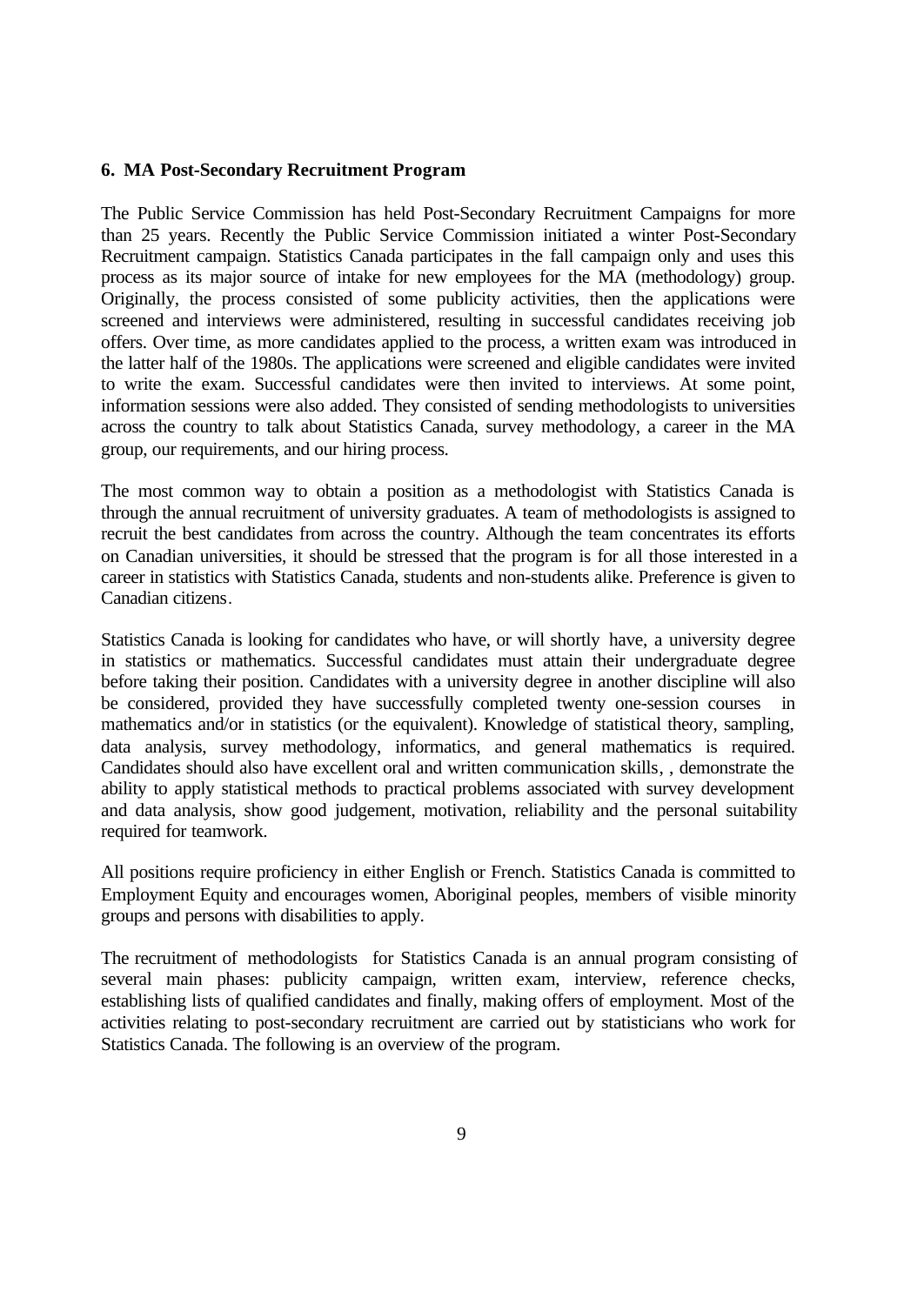#### **6.1 Publicity Campaign**

The major thrust of the publicity campaign is conducted through information sessions held at universities across the country. The purpose of these sessions is to provide information about Statistics Canada as an employer and the post-secondary recruitment process. The sessions are arranged in conjunction with campus employment centres and departments of Mathematics and Statistics.

The sessions outline the role and duties of methodologists at Statistics Canada and describe career, training and advancement opportunities. The statisticians giving the session provide examples of their own involvement and experiences. Then, the administrative steps in the recruitment process are presented, covering every step between completing the application forms to offers of employment for successful candidates. The sessions are intended primarily for students who have graduated or are about to graduate with at least a Bachelor's degree in mathematics or statistics. Faculty members and other students are also welcome at the information sessions. Whenever possible, meetings are held with interested faculty members to discuss subjects of mutual interest.

The process has evolved to the point now where we have developed a brochure with information about Statistics Canada, methodology, the hiring process and career advancement. In general, we also prepare posters that are distributed to the universities as advance publicity for the information sessions. In addition, e-mail messages are sent to mathematics and statistics departments notifying them of the coming information sessions. Unfortunately, it is not possible to visit every university in the country. For the universities we do not visit, publicity material including posters and brochures are sent to them for distribution to interested students (Statistics Canada, 2002). The Post-Secondary Recruitment Campaign is also advertised by the Public Service Commission on its Internet Web site (http://www.jobs.gc.ca). Information about Statistics Canada and methodology is available on the Statistics Canada Web site (http://www.statcan.ca).

#### **6.2 How to apply**

For the post-secondary recruitment, candidates must apply through the Internet and consult the Public Service Commission's Web site: http://www.jobs.gc.ca. Candidates are required to bring a résumé and university transcripts to the written exam. Generally, the closing date for application is early in October.

#### **6.3 Written exam**

All candidates who apply for the MA group must write an exam before they can be considered for an interview. To be able to make offers in a reasonable time frame, applications are only screened (see section 6.4) after the exam is written. The written test covers knowledge and abilities. Topics include general statistical theory, sampling, data analysis, survey methodology, computer science, and general mathematics. The test consists of multiple choice questions, fillin-the-blanks, and one or two communication questions (a short essay and/or the summary of a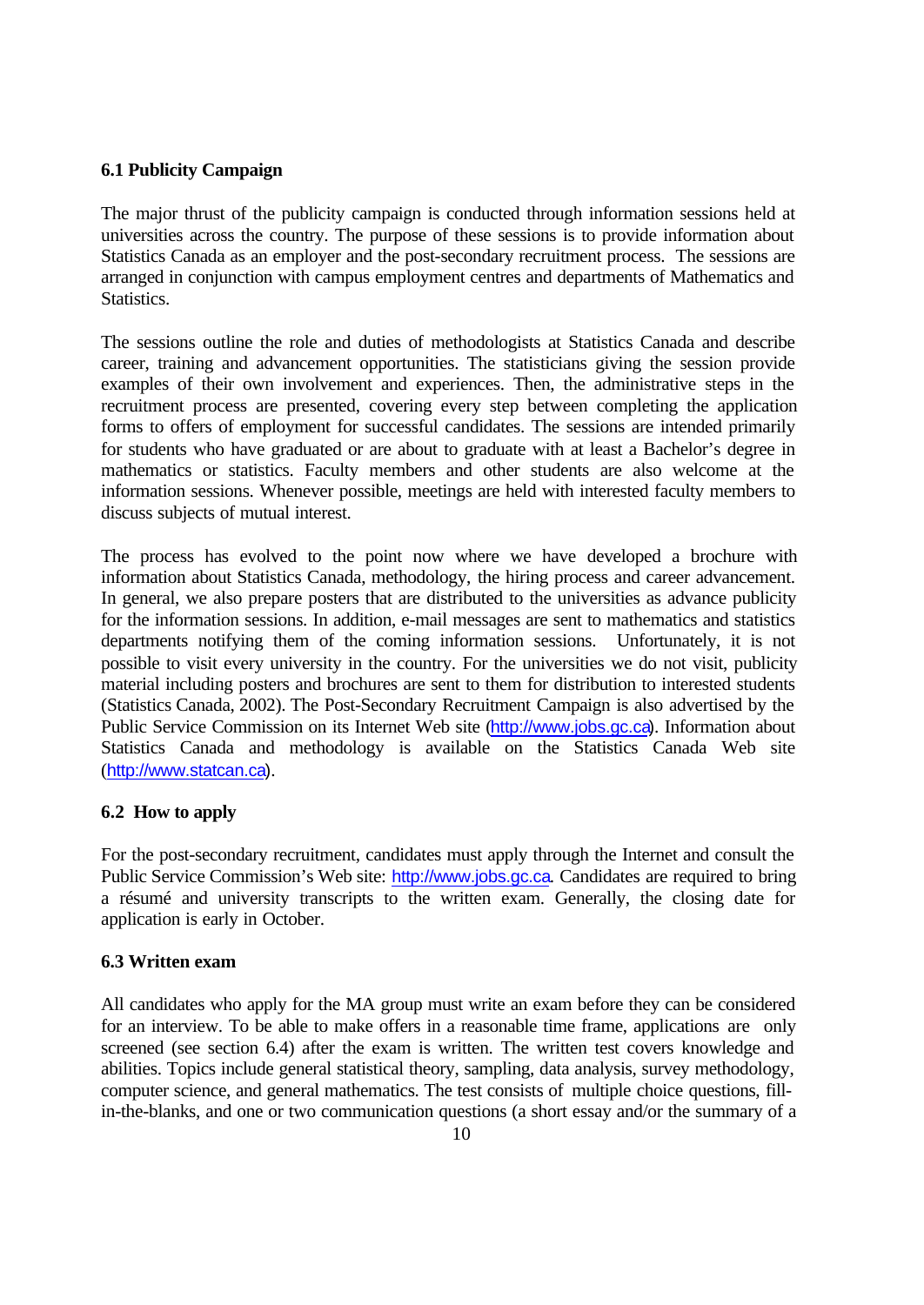text). Examples of exam questions are available from the "Statistics Canada, A Career in Mathematical Statistics (MA)" booklet available on the Statistics Canada Web site (www.statcan.ca/Employment/Opportunities/Information on recruitment).

# **6.4 Screening of applications**

Once the applications are received at Statistics Canada they are screened to make sure that the basic requirements are met (university degree in mathematics or statistics or any other discipline with twenty one-session university courses in mathematics and/or in statistics (or the equivalent)). Applicants who meet the basic requirements have the written exam corrected. A passing mark is determined for the written test, and all eligible candidates with an exam mark above the passing mark are invited to an interview. All candidates are informed of their status at this point in the process.

# **6.5 Interviews**

Successful candidates after screening and the written test are invited to an interview. These take place usually during the last week of November. The interview is designed to assess abilities and personal suitability through questions mainly related to statistics and sampling. Some components of knowledge may nonetheless be included. The abilities of interest are: organization of answers, critical analysis, problem solving, and oral communication. Personal suitability is assessed in terms of judgement, motivation, reliability and the personal suitability required for teamwork.

# **6.6 Reference checks**

Each candidate is required to supply contact information for two references. One must be from the academic setting, such as a thesis supervisor or a professor from whom a student has taken several courses. The second reference comes from a previous employment, if at all possible. A series of questions concerning communication, team work, reliability, judgement, and other topics is posed to the reference. A rating is assigned for each of the two references.

# **6.7 Establishing the list of qualified candidates**

Candidates must pass all of knowledge, abilities and personal suitability to be successful. Following the interviews, two lists of qualified candidates are drawn up based on the written exam, the interview and the reference checks: one list for Canadian citizens and the other for non-Canadians. Within the list, successful candidates are ranked based on their overall scores from all sources. These lists are usually established in late December and are valid for about a year.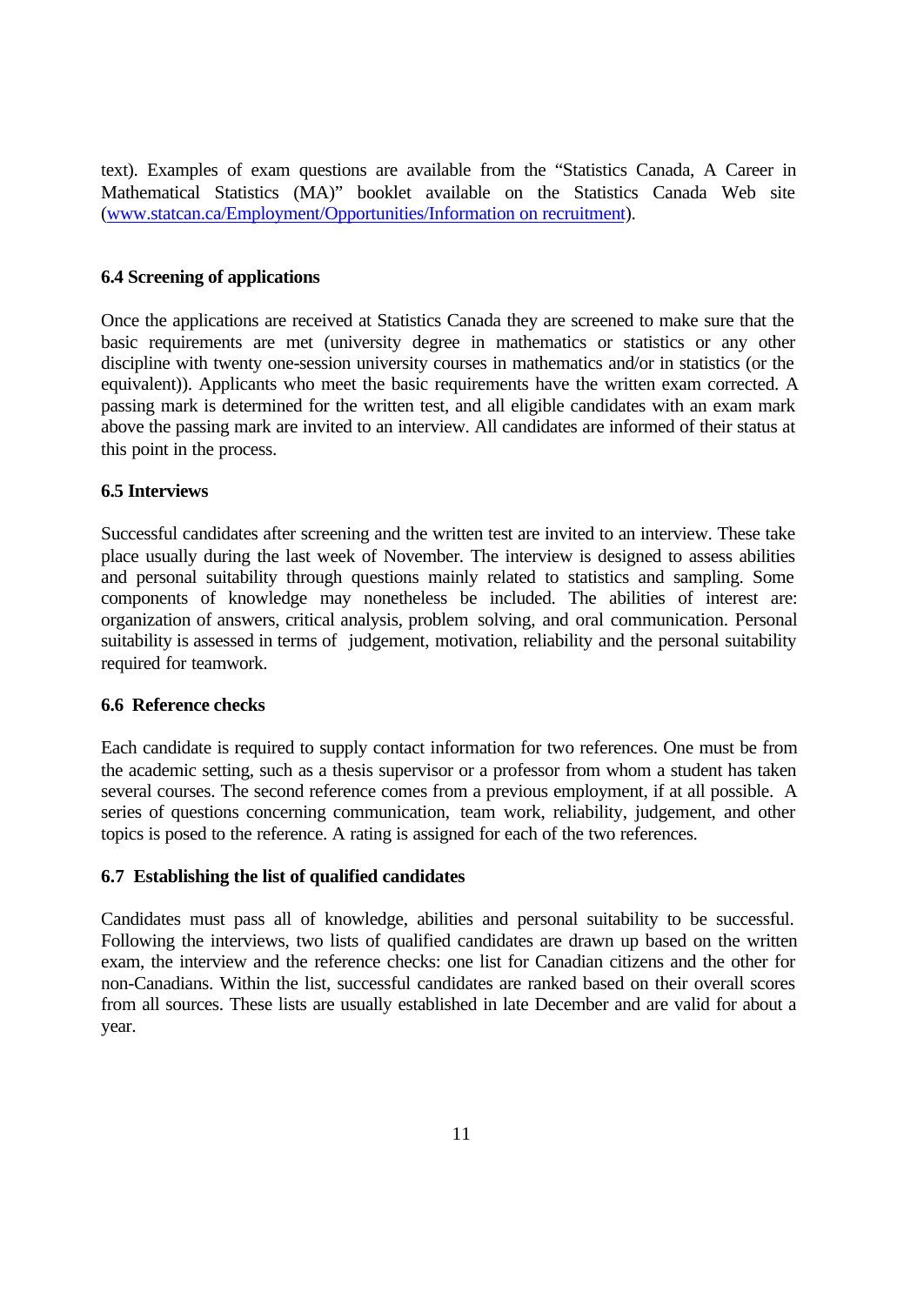# **6.8 Making offers**

Most offers of employment are made between January and April. Other offers are made during the year, as positions become available. Typically, the majority of offers are for permanent positions (indeterminate employment), however, in special circumstances, offers for specified terms of employment may be made. In general, expenses related to relocating a successful candidate to Ottawa are paid by the employer .

| Recruitment | Number of  | Applicants | Applicants   | Qualified  | Number of   |
|-------------|------------|------------|--------------|------------|-------------|
| year        | applicants | who wrote  | inter-viewed | applicants | offers made |
|             |            | the exam   |              |            |             |
| 1996-1997   | 364        | 209        | 70           | 39         | 34          |
| 1997-1998   | 342        | 211        | 83           | 52         | 28          |
| 1998-1999   | 273        | 144        | 62           | 29         | 29          |
| 1999-2000   | 242        | 178        | 79           | 42         | 42          |
| 2000-2001   | 403        | 214        | 103          | 56         | 53          |
| 2001-2002   | 916*       | 431        | 90           | 38         | 37          |

Some statistics on the recruitment program for past years are presented in the table below.

\*due to an administrative change in the application process.

# **7. The University-to-work Transition**

New methodologists and their supervisors were asked to discuss their experiences and observations from each methodologist's first few years of employment at Statistics Canada. New methodologists were asked how well they thought their university education had prepared them for work at Statistics Canada in terms of knowledge of statistics, survey methodology and informatics; communication skills; and teamwork skills. They were also asked to discuss what training they found most useful and what additional training they would have liked to have received prior to coming to Statistics Canada. They considered the training and development they had received at Statistics Canada, and other initiatives to facilitate their transition. More generally, they discussed their transitions from university to the work environment and factors affecting the ease of this transition. Finally, they were asked to provide suggestions to better prepare new methodologists during their university education and their early years at Statistics Canada.

The supervisors were asked to discuss the same topics, considering the new methodologists with whom they had worked. As well, they were asked to discuss some additional attributes of the new methodologists such as analytic and problem solving ability; managing deadlines and stress; motivation, tact and reliability.

# *i) Knowledge*

In general, the views and suggestions of new methodologists and their supervisors were similar. A sound knowledge of basic statistical theory was seen as crucial and methodologists were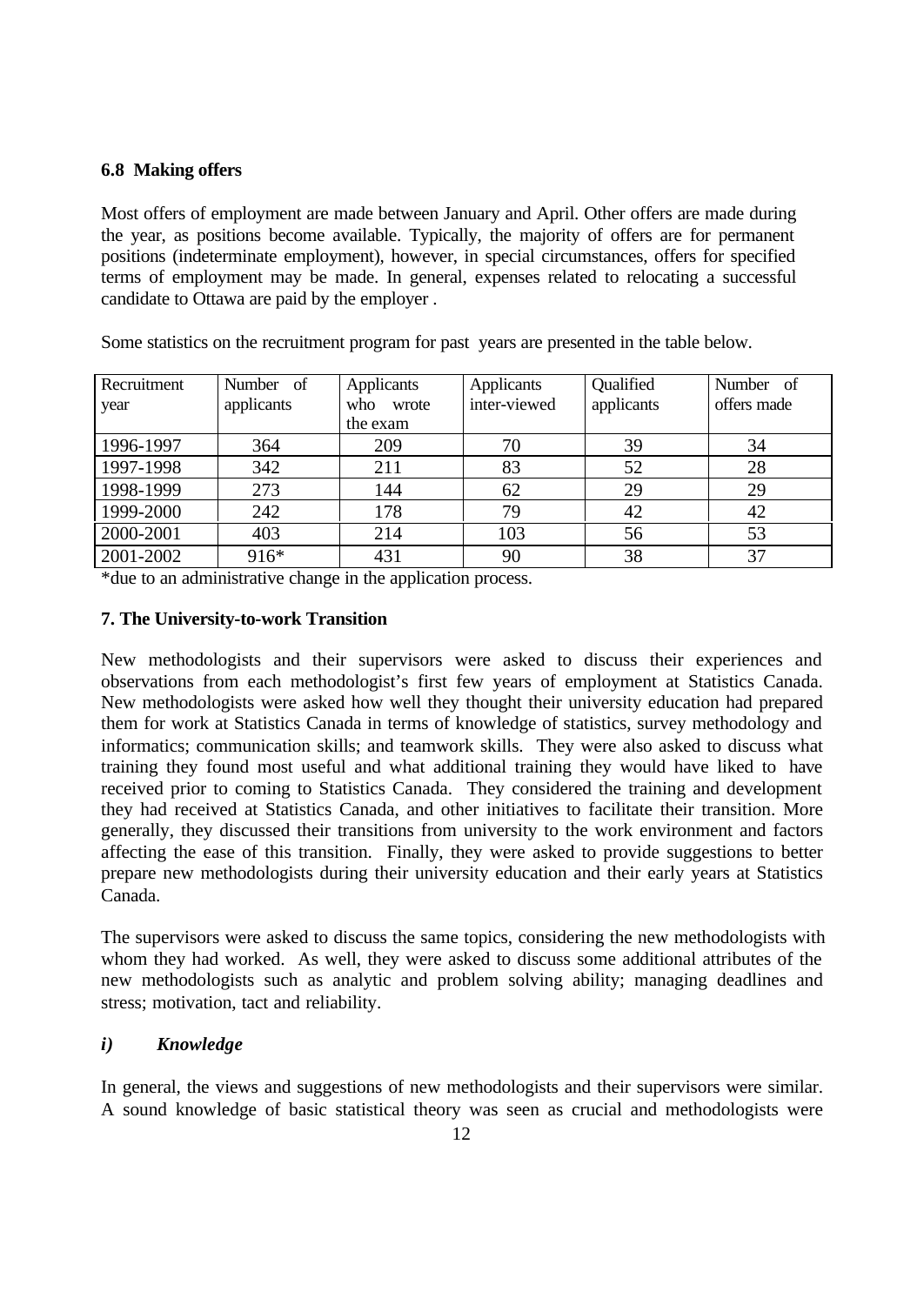indeed well prepared. Methodologists with university experience in consultation or in a statistical laboratory found this experience helpful in terms of both knowledge and communication skills. While most new methodologists had taken a course in sampling theory and found it advantageous, some had not had the opportunity. This was not seen as a major problem, as supervisors found that the knowledge could easily be acquired. New methodologists had little experience with practical problems in survey taking and analysis of survey data, some noting they would have found courses on these topics useful.

Most new methodologists arrived with little knowledge of survey methodology including such aspects as: survey frames, sample allocation methods, questionnaire design, data collection methods, causes and treatments for non-response, edit and imputation, non-sampling error.

# *ii) Informatics*

Supervisors commented that new methodologists arrived with better informatics knowledge and ability than in the past. Almost all were familiar with personal computers, having experience with Windows and various software tools. However, many were unfamiliar with the challenges associated with large databases.

# *iii) Communication*

Views on oral and written communication skills differed somewhat. Methodologists with Bachelor's degrees reported few opportunities to write while at university. Nonetheless, written communication skills were seen by supervisors to be very important. They noted the lack of writing expertise, commenting that new methodologists often had difficulty synthesizing, structuring and organizing their thoughts. As well, methodologists with Bachelor's degrees had little experience in giving presentations while most of those with higher degrees had some. Supervisors viewed this as only a minor problem that could be readily rectified at Statistics Canada and, more broadly, considered new methodologists' oral communication skills to be quite adequate.

# *iv) Analytical Skills*

Neither group had many comments about analytic and problem solving skills. Supervisors felt that both are important skills and that new methodologists are in general quite proficient.

# *v) Teamwork*

The majority of new methodologists had worked in teams while at university. This experience was helpful since so much of methodology work is done in interdisciplinary teams. Some methodologists commented that they found it a difficult adjustment to work on small components of large projects with much longer time lines than they were accustomed to.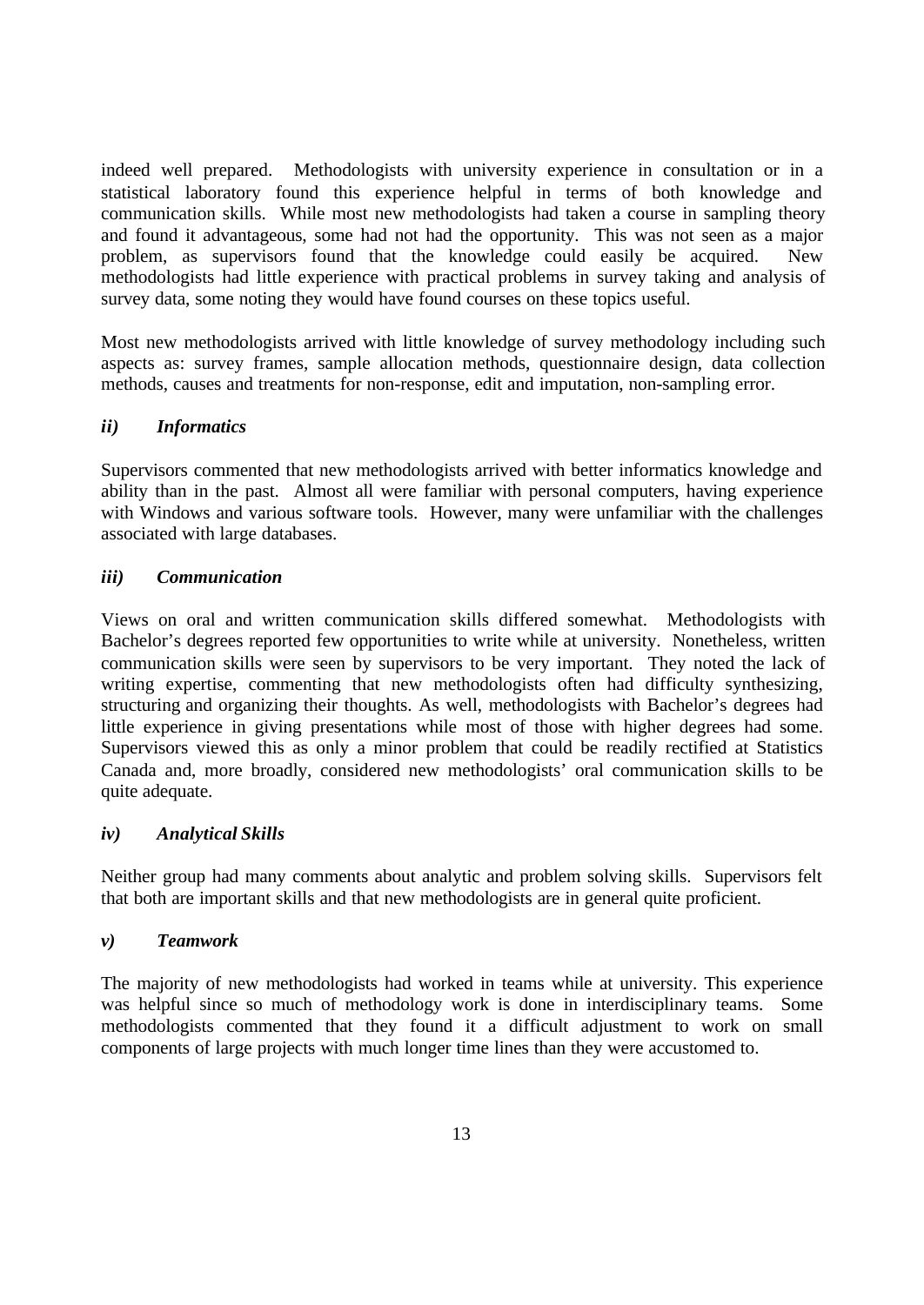# **8. Suggestions for Universities and the Statistical Community**

In the preceding section, we presented a summary of the comments made in discussion groups composed of recently hired methodologists and their supervisors. Now we will discuss some ideas that could help universities and the statistical community to better prepare students for a career at Statistics Canada. The ideas are based on the results of the discussion groups and on the vision of senior managers in the Methodology Branch at Statistics Canada.

# **8.1 Suggestions for Universities**

Without a doubt, universities have the most important role to play in terms of preparing students to work in a statistical agency such as Statistics Canada. Some suggestions in this respect are presented here.

# *i) Provide students with a solid grounding in statistics*

Everyone agrees that it is vital for future statisticians to acquire a solid grounding in statistical theory at university. Obviously, courses in sampling and survey methodology would be useful, but they are not essential. Students who grasp the fundamentals of statistical theory can easily learn more about applied statistics when they need to do so. Nevertheless, some exposure to sampling theory and survey methodology at university would probably be beneficial for new methodologists.

# *ii) Give students the opportunity to work on "real" problems*

Some things can only be learned through experimentation and exposure to practical problems. Agencies and businesses involved in statistical work could provide universities with theoretical or applied problems. For example, data sets that have been slightly altered to preserve confidentiality could be used as tools for teaching statistics. Statistics Canada is working on this idea with the Data Liberation Initiative (DLI). The aim of this project is to provide postsecondary educational institutions with affordable access to all of Statistics Canada's electronic products offered to the public (http://www.statcan.ca/english/Dli/dli.htm).

Statistics Canada could also make research problems or survey methodology examples more readily available to the universities. Statistical agencies could send staff members to give presentations, teach seminars on problems they have encountered or talk about the issues and methodology of an actual survey.

# *iii) Generate interest in learning to use statistical software*

Students are becoming increasingly adept at using personal computers. As a result, the use of computers as work tools is becoming less and less of an issue for agencies and businesses involved in statistical work. However, it is important to ensure that students learn to use statistical software during their studies at university. The idea is not to make them experts in programming but to ensure that they can quickly learn whatever program is needed for the job.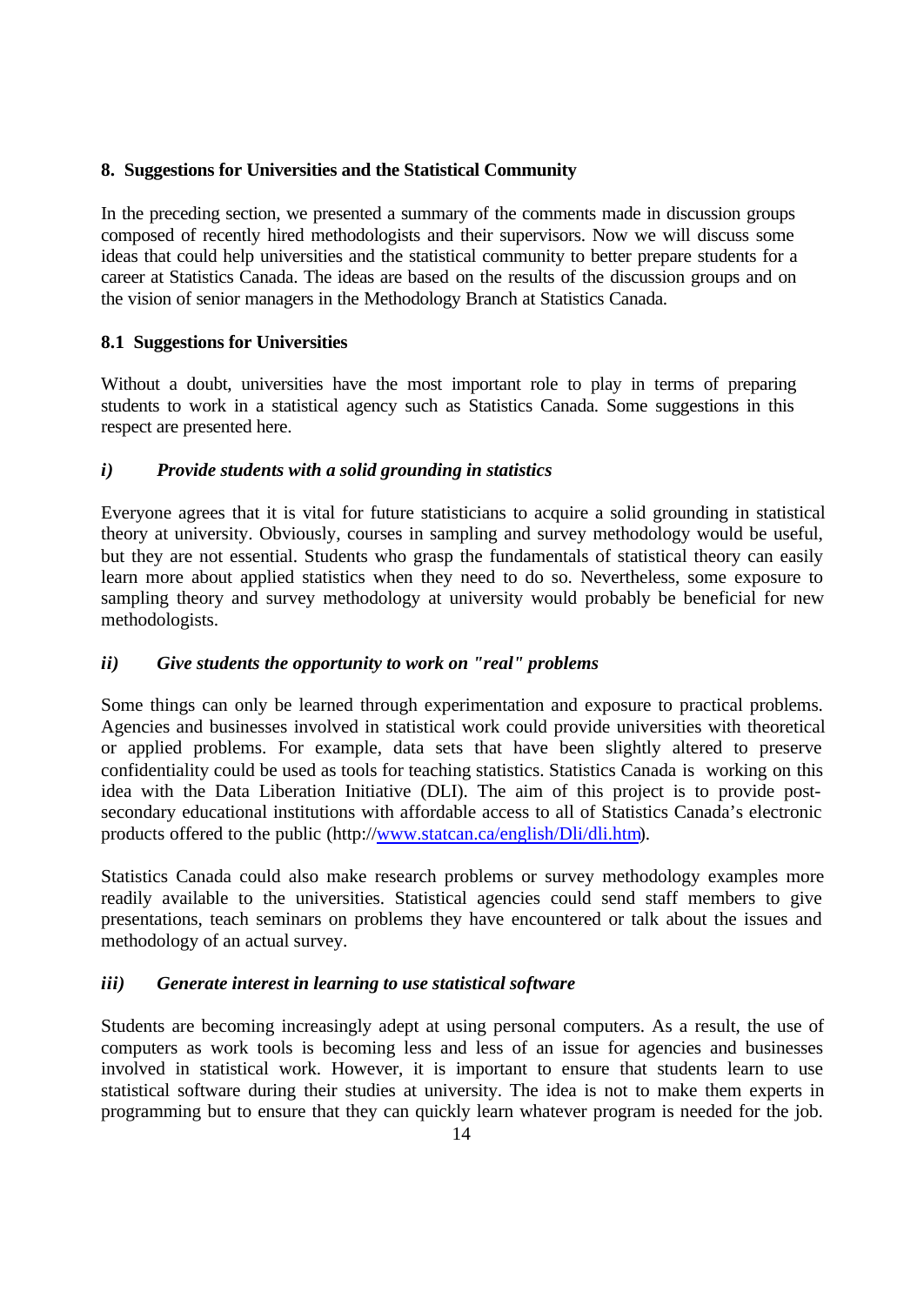In particular at Statistics Canada, familiarity with statistical programs such as SAS is a significant asset for job seekers.

# *iv) Put more emphasis on writing skills*

Technical reports are one of the fundamental means of presenting the results of any statistical project. Consequently, Statistics Canada expects students to know how to write. They should be assigned work that requires them to write reports on an individual basis. It must be noted, however, that there is an appreciable difference between those who have a bachelor's degree and those with a postgraduate degree.

# **8.2 Suggestions for the Statistical Community**

This section presents some suggestions for the statistical community - especially statistical associations, agencies and businesses involved in work of a statistical nature - to show future statisticians what a career in statistics is like, and to ensure a pool of qualified candidates for the future.

# *i) Be significantly more visible*

Members of the statistical community need to unite their efforts to show prospective statisticians what the job is really like. Agencies and businesses involved in statistical work should broaden and simplify access to summer employment or offer short-term casual positions more frequently. For example, Statistics Canada offers work terms and brings in students to work on projects under the supervision of experienced methodologists. Further, Statistics Canada participates actively in university co-operative employment programs as well as the hiring of summer students at the university level.

To ensure that there is always a pool of qualified candidates, the statistical community also needs to make its presence felt in secondary schools and CÉGEPs to stimulate interest in statistics and promote careers in statistics. To this end, members of the statistical community could prepare and distribute a brochure describing the statistical profession to guidance counsellors and educational institutions. Statistics Canada is already taking action in this area by developing an educational resource that gives students access to "real" data. E-STAT, an educational tool that is available both on CD-ROM and on-line, is published by Statistics Canada exclusively for the secondary and CÉGEP levels.

Agencies and businesses involved in statistical work could offer work terms to secondary and Cégep students to familiarize them with the profession, to introduce them to the variety of projects that statisticians work on, and to raise awareness among secondary school and Cégep teachers.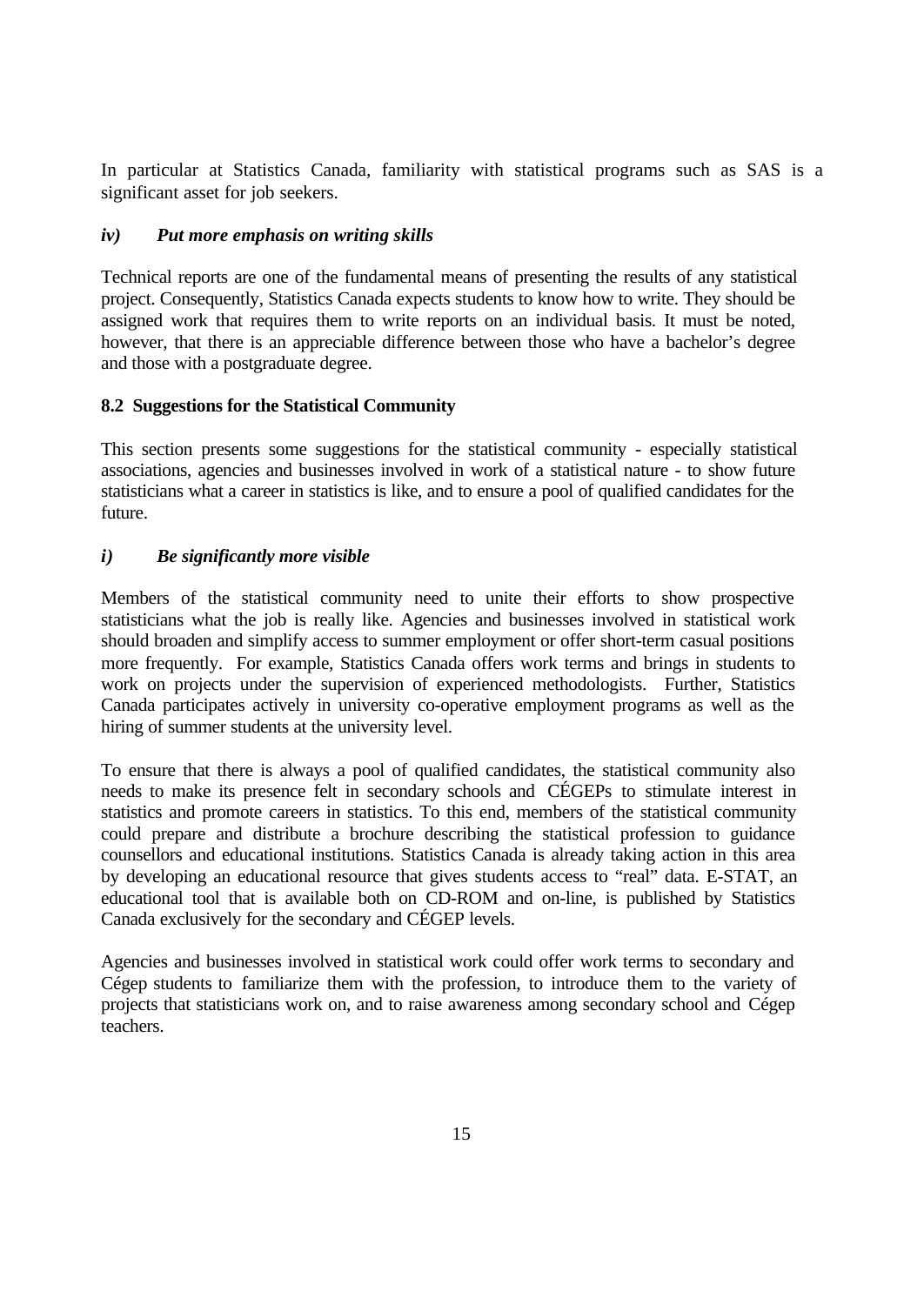These agencies and businesses should ensure they have a continuous, growing presence in the Statistical Society of Canada (SSC) and activities organized by the Association des statisticiennes et statisticiens du Québec (ASSQ). An effort must be made to increase the number of sessions, and thus the number of presentations, dealing with survey methods at such conferences.

Finally these agencies and businesses should also get more involved in sponsoring statistical events such as the "days" organized by the Statistical Society of Ottawa.

# *ii) Minimize the culture shock of entering the job market*

Students beginning their career in statistics face a culture shock. To minimize that shock, we need to provide them with information about the profession and about what work environments of survey methodologists and statisticians are really like. Providing universities with real problems would certainly help, but we have to prepare students for what actually awaits them in the labour market. They will often have to work in multidisciplinary teams, operate under a matrix management system, get involved in many aspects of a project, distinguish between theory and practice, learn to work under real-life constraints (schedule, budget, human resources), learn new concepts not taught in the universities (such as imputation, coverage problems and confidentiality), grasp the rudiments of project management, write technical reports, present results concisely, and so on.

Some students have an advantage over their colleagues, since they have had the opportunity to do a work term in a business or to take part in an actual consultancy exercise in university. To minimize the culture shock, however, a good communications network between universities and statistical agencies and businesses is clearly needed. In general, the required training will be provided in the workplace, and the employer is prepared for an acclimatization period. Yet students will find it much easier to get acclimatized if they have been given an accurate description of the profession.

For example, the information sessions given by Statistics Canada staff at universities and the brochure entitled "A Career in Mathematical Statistics (MA) – Statistics Canada" (Statistics Canada, 2002) attempt to minimize the shock by describing the work done at Statistics Canada.

# *iii) Create partnerships between the members of the statistical community*

Finally, all the ideas presented above are viable only if there is a partnership between universities, statistical associations, agencies and businesses involved in work that is statistical in nature. A good network of contacts must be established between all of the parties and they must ensure that they are working toward the same ends. It is important that they work on behalf of the profession and join forces so that everyone involved comes out a winner.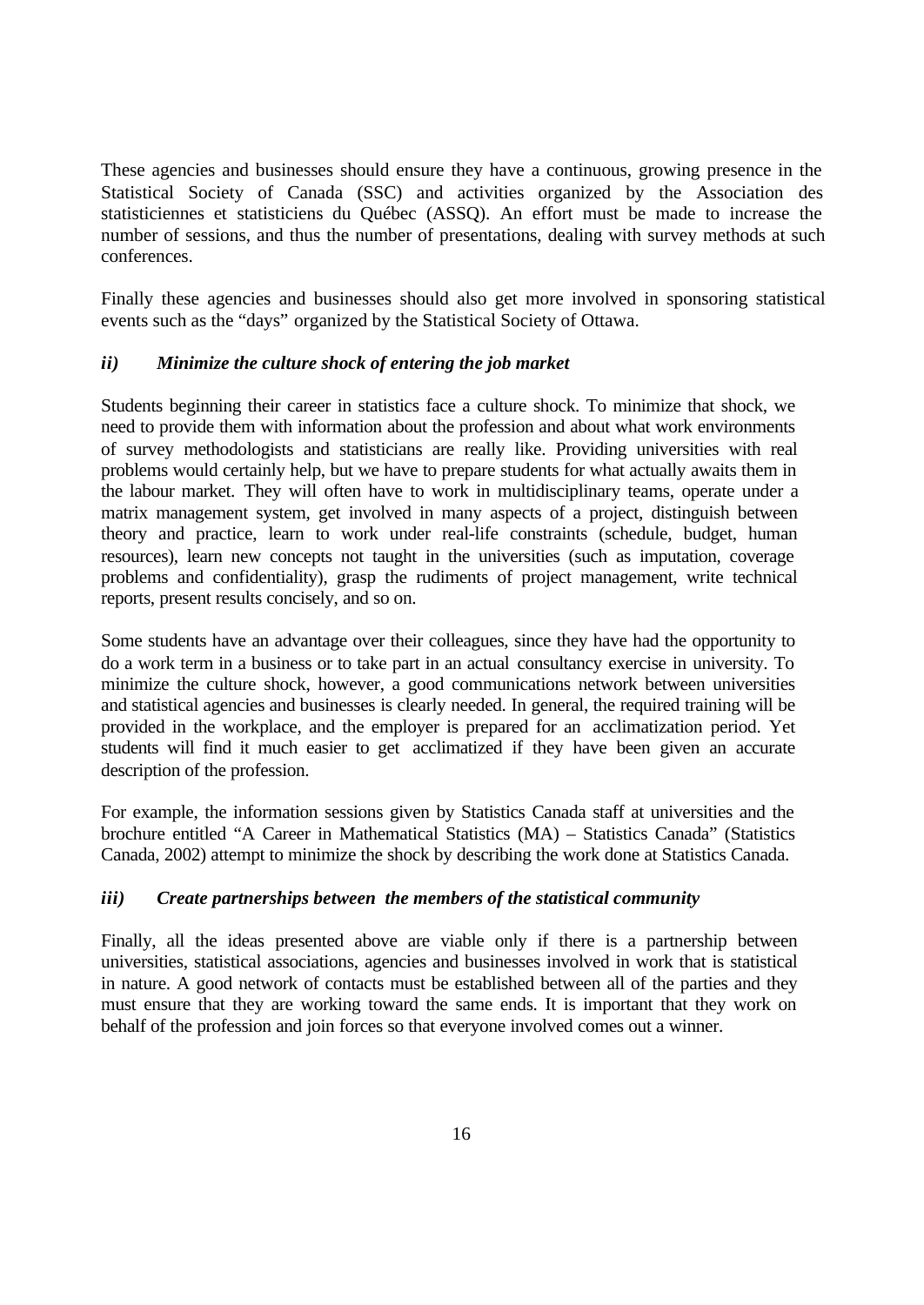#### **9. Conclusion**

The work of survey methodologists is unquestionably essential to Statistics Canada's mission and mandate. The job is full of technical challenges due to the dynamic interest in the development of survey statistics and its applications. Methodologists work in multidisciplinary teams: specific skills and personal qualities are required. Methodologists employed at Statistics Canada need a solid grounding in statistical theory. They must show creativity and innovation. They also have to grapple with practical problems in situations where the objectives are often not well defined. Good oral and written communications skills are vital for methodologists. In addition, a knowledge of sampling theory is a definite asset.

This article contains a number of ideas to help universities and the statistical community, facilitate the university-to-work transition and, of course, to prepare the statisticians of the future. Despite the occupation's many attractions, there is currently a shortage of statisticians. Enrolment in university statistical programs is declining every year, as more and more students specialize in informatics and other sciences. Paradoxically, the demand for statisticians continues to grow. The profession must unite and create a partnership so that students can be introduced to the statistical profession even before they enter university. Secondary and Cégep/college levels must be targeted. Ways of reaching that pool of potential candidates must be found, so that the desire to be statisticians is instilled in them, not by chance but because they have made an informed choice.